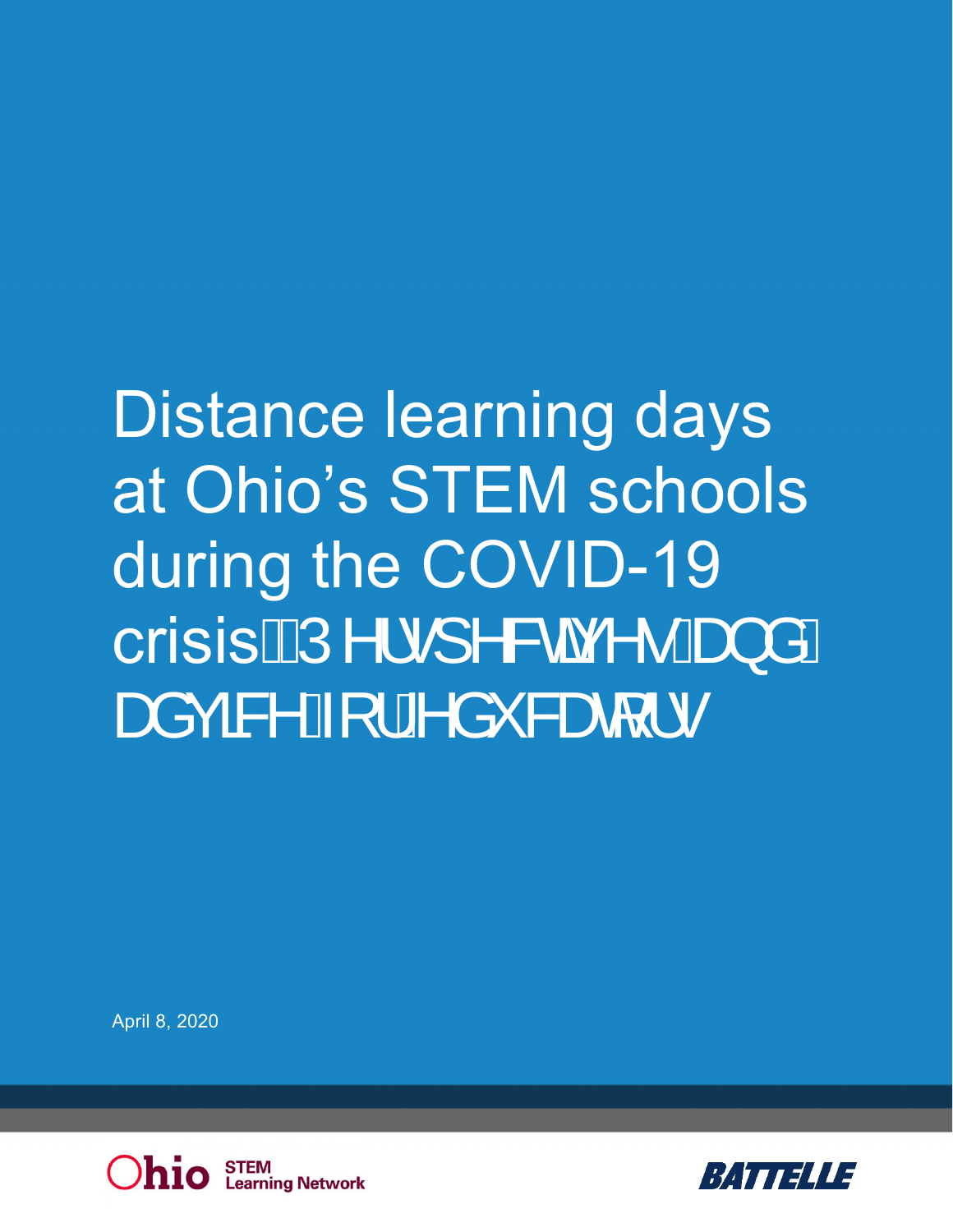



# **Distance learning days at Ohio's STEM schools**

With schools in Ohio likely closed for the rest of the school year, many schools and teachers are improvising. Today's interview focused on one teacher. What do other educators have to say?

#### **Tips from educators for educators**

#### **Be flexible**

- Your lessons may not go according to plan. Technology may get goofy, but also be flexible. You do not have as much control over your lessons as you do in the classroom and that is ok! Be flexible and patient with your students. They miss being in the classroom as much and maybe even more than you do. - Lauren Lammlein, 5<sup>th</sup> Grade Teacher at Bio-Med Science Academy
- Be agile and flexible-be ready for something else at a moment's notice and get feedback from all stakeholders. - Anthony Rohr, Principal of St. Sebastian School

#### **Set norms and explain the process to parents**

- The biggest tip I can share is no matter what platform you are using, communication from the administration, teachers and parents is now more essential than ever. We are needing the parents to help deliver lessons that they may not have the knowledge to do so. Teachers need to be accessible in some capacity or have an alternate method to deliver the lesson or provide a resource for parents and students to fall back on (flipped classroom). We also must be realistic and understanding that parents are trying to home instruct and support student learning while possibly working from home for their job as well. This set up can be really challenging. We need to provide all the necessary tools we can to make sure this is a positive experience and students don't fall behind. It is really a team effort. - Joey Brigthbill, Principal of Northwestern Elementary School
- Setting expectations, procedures, and norms for your students is going to be the most important. Transparency and consistency are important as well. Your parents must understand what their student is to do each day and how it is supposed to be turned in. If they don't understand the process, they will not be able to help. Clear and consistent communication is important as well. If you're not ready to "publish" your plan, don't do it. Wait until it's ready and then communicate it to everyone at once. - Lindsey McLaughlin, Chief Operating Office of Bio-Med Science Academy
- Communicate, communicate, communicate kids/families have questions, so communicate in various formats - emails, calls, virtual meetings, ppts., etc. Reassure families that while the format is new the goal of student success has not changed! - Metro Early College Middle School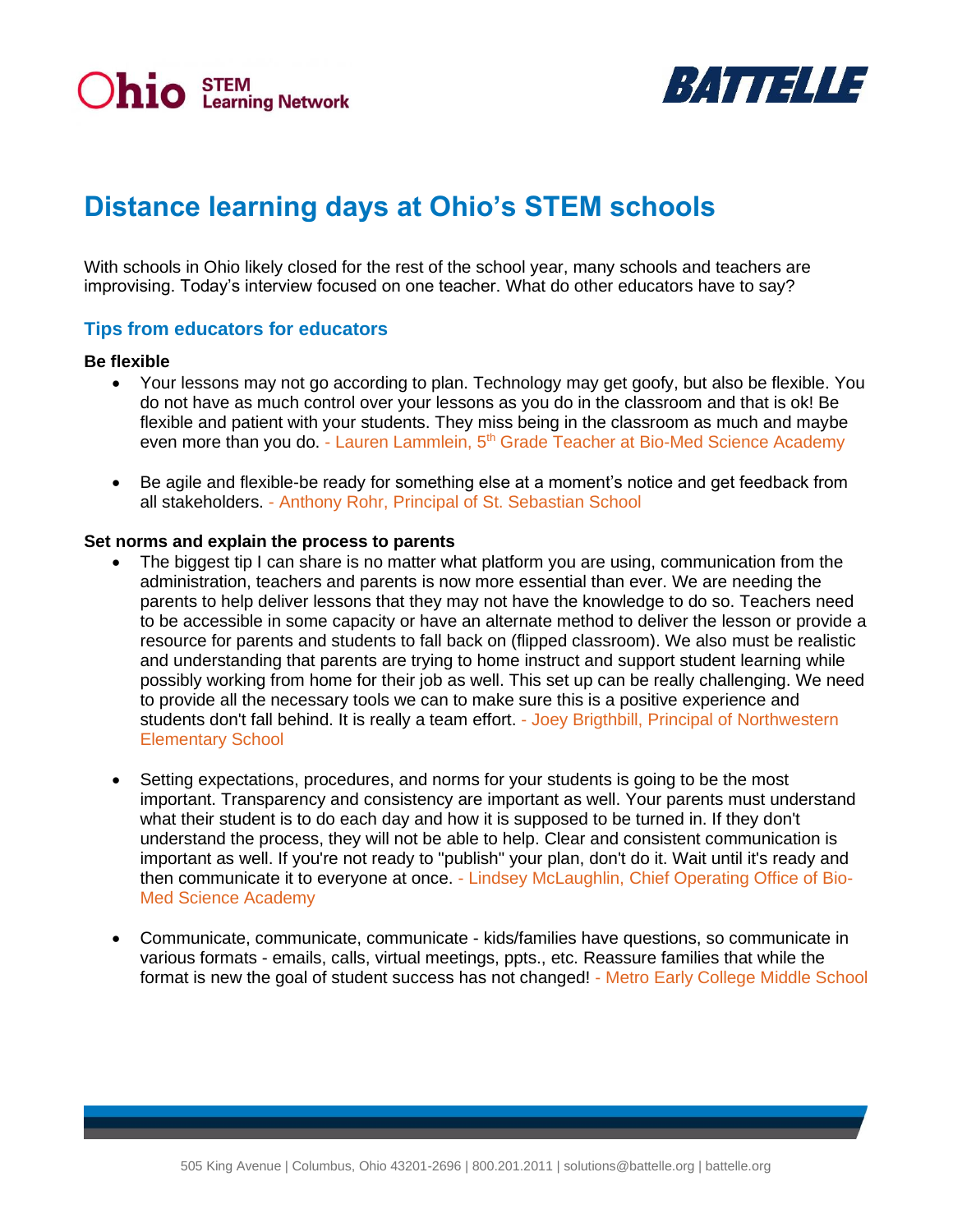# **Maintain your school community**

#### *Reflections from several educators at Metro Early College Middle School:*

- We record and send out morning announcements daily. We started doing this before we started holding them in real-time at school on Tuesday, Wednesday, Friday. Even when we hold them in real time, we still record them and send out a recording of them later in the day to confirm the message.
- Find ways to provide ongoing social-emotional support to the students & staff & work to maintain community.
	- $\circ$  Mindfulness & trauma-informed care practices we use Conscious Discipline in the middle school to support staff & student well-being
		- Morning announcements include breathing & wishing well
		- Many classes start with commitments, wish well, breathing, etc.
	- $\circ$  Counseling find ways to ensure students who need support during this time have access to it!
		- **EXT** Have a sign-up form so the counselor can meet virtually, individually with students who request support.
		- **EXECO ADDED** Reach out independently to students who are already on your radar (who you would have met with when in the building or ones who high anxiety, have rough home lives, struggle with change, etc.)
		- Facilitate groups opt-in, well-publicized groups for students to show up and get additional support around specific topics (We just started one called "Stress Busters.")
		- Build Advisory lessons oriented around what students need right now in terms of mental health and make them user-friendly so all Advisors can facilitate
	- $\circ$  Maintaining Community find ways to keep a sense of community, even if virtually: Have Advisory weekly; Do a virtual spirit week; Engage in the silly internet challenges that exist; Provide opportunities for them to give back in the context of the quarantines; Share their pics in morning announcements!

#### **Model the teaching approach in your support for staff**

- Model blended learning through the professional development for your staff. This will help staff see the different ways tools can be used to build rigorous and relevant learning experiences. - Toby Fischer, Principal of STEM Middle at Baldwin Road (Reynoldsburg)
- As an administrator, model in your virtual staff meetings as much as you can skills, tips, tricks, topics, ways you want to staff to connect with students, etc. I cannot count the number of times I do something with my staff that they use with their students. - Krista Miller, Principal of Metro Early College Middle School

#### **Tips to get the most out of online learning**

*Recommendations from several educators at National Inventors Hall of Fame STEM Middle School*

- Keep in mind this transition may not be perfect. You will learn as you go.
- Try new things one at a time. Using several new tools is challenging for you and your learners.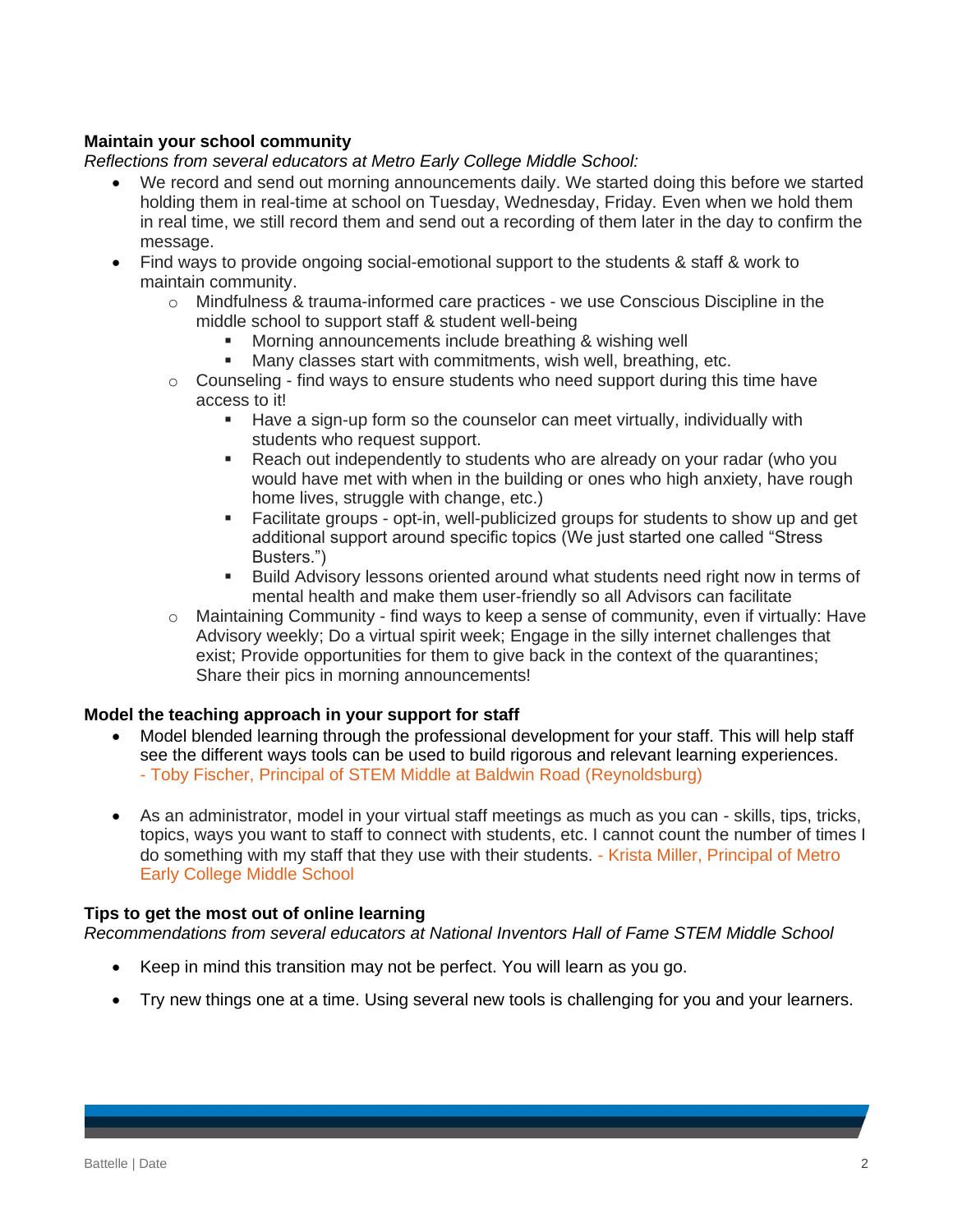- Use video tutorials to provide and differentiate instruction. If you are using a screencast model, put yourself on the screen to make the video more engaging. Studies have found students are more engaged with the teacher in the video. Short video segments are best.
- Start with a one-click approach so all content is listed on a single page. Then move to topics or folders with content.
- Make your online content interactive and collaborative.
- Record your sessions for students who miss the event and those who need to review content. If you prefer, or if the recorded session doesn't record, you can make a video lesson that you can attach. These videos do not need to be perfect and they don't need to be professional. The kids just want to see you.
- Set up office hours so learners can ask questions in a live environment.
- Develop a live meeting structure. Meet at the same time/day.
- Develop an online class with a structured-opening, content delivery, and closing that is consistent.
- Keep it simple. Remember, if you are an over-planner the learners do not have you right there to help them.

#### **Keep routines**

• During the transition to all distance learning, I found it very helpful to have a set schedule for the staff and students to keep some consistency and normalcy for all parties involved during the transition. I also like that our staff will have virtual office hours to be available to help students. - Julie Hunter, 6<sup>th</sup> Grade Science Teacher at Bio-Med Science Academy

#### **Consider wellness**

• We have implemented telecommunication and utilize it for social emotional support. - Diane Salamon, Principal of St. Vincent Elementary

#### *Reflections from several educators at Metro Early College Middle School*

- The first day back, we asked teachers to do wellness checks and connect and care before jumping directly into content. We have a dedicated hour for Advisory on Fridays, but the lessons are created and provided for teachers by the counselor and admin.
- We use Conscious Discipline in the middle school to support staff & student well-being. Morning announcements include breathing & wishing well. Many classes start with commitments, wish well, breathing, etc.
- Counseling find ways to ensure students who need support during this time have access to it! Have a sign-up form so the counselor can meet virtually, individually with students who request support. Reach out independently to students who are already on your radar (who you would have met with when in the building or ones who experience high anxiety, have rough home lives, struggle with change, etc.)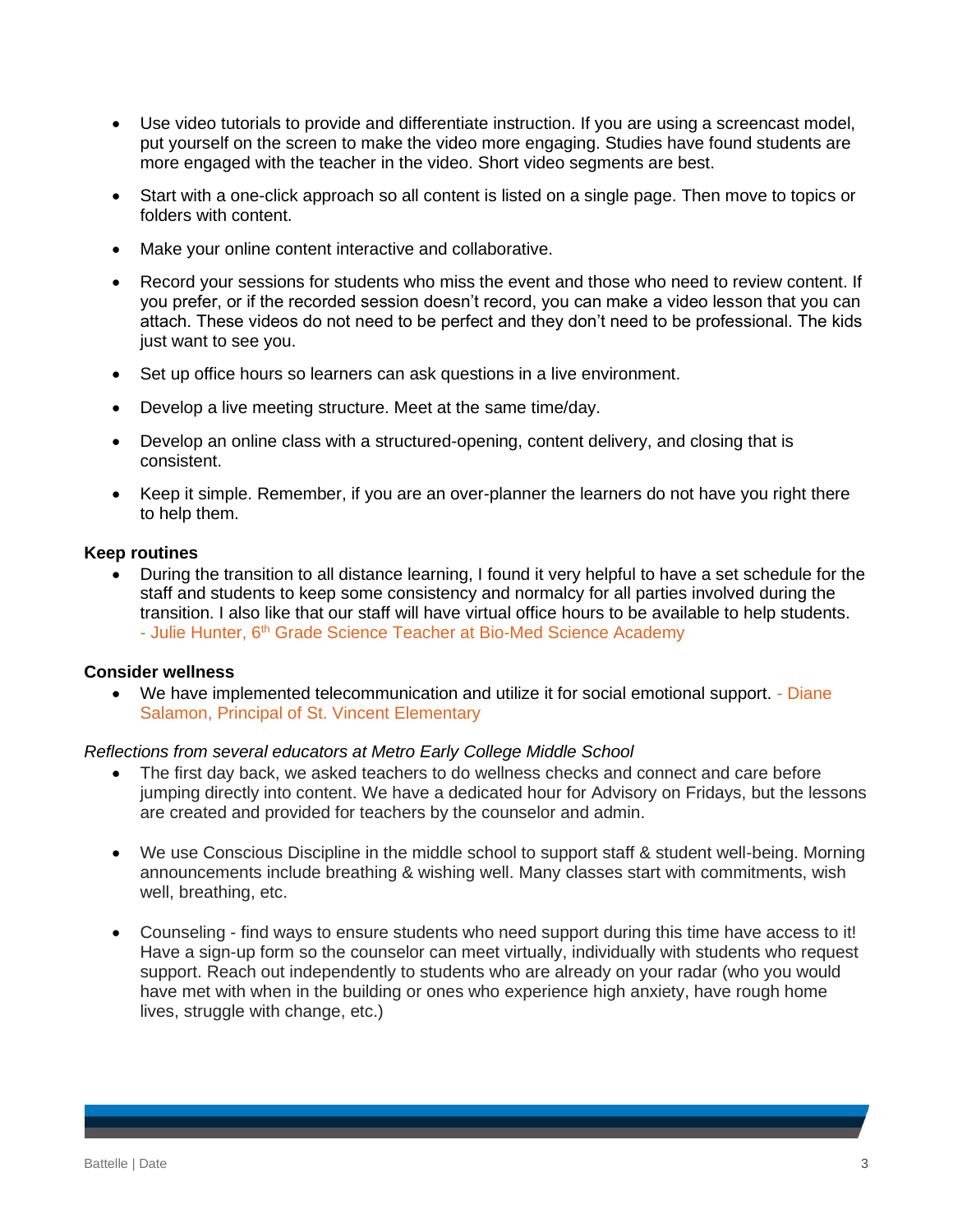- Facilitate opt-in, well-publicized group activities for students to show up and get additional support around specific topics (We just started one called "Stress Busters.")
- Build Advisory lessons oriented around what students need right now in terms of mental health and make them user-friendly so all Advisors can facilitate

#### **Recommended tools**

- Google Classroom and Google Meet has been very helpful. Colleen Schager, Principal of St. Mary Avon School
- I am excited to add Zoom face to face instruction as an option to connect with my students. I have found that I have been able to better support mastery by having small group instruction. Having students share their screen with mesol can provide real time feedback and clarification has been great. - Annette Lang, Technology Educator at Bio-Med Science Academy

#### **Community partners can help expand internet access**

The biggest change has been local internet providers supplying free internet access for all our economically disadvantaged families/students. Without this availability, it would create an even larger learning gap for economically disadvantaged families/students during distance learning. - Randall Hafner Assistant Principal/7-12 Athletic Director, Northwestern High School

#### **Provide devices**

- We also allowed students and families to sign-out Chromebooks, giving students their own devices (if they needed them and had internet in their home) so they could complete assignments. - Rachel Beun, Principal of Northwestern Middle School
- Our district has expanded its 1:1 device program to include students in the middle and elementary families. They provide 1 device per family up to 3 children, and a second device if there are more than 3 children. Our district has also partnered with local internet providers to offer hotspots for students in need. - Amanda Gillespie, STEAM educator at STEAMM Academy @ Hartford Middle School

# **Create options**

• I have found that students appreciate having options for instruction. I offer step by step written instructions and video instructions (using Screencastify or Loom) for my students to choose from - this is great scaffolding for a traditional face to face classroom as well. I have found that breaking down longer term projects into "smaller chunks" and providing frequent check ins leads to better results. It helps students create a routine. - Annette Lang, Technology Educator at Bio-Med Science Academy

#### **Choose specific topics to dedicate extra resources toward**

• Choose "power" topics if you are going to do direct instruction. Identify what are some of the major things you really don't want to get lost and teach those. Let other stuff be review or take a deeper dive into an already mastered topic. And whatever you think the "appropriate" amount of work is, cut it back, then cut it back again. So many families are going through different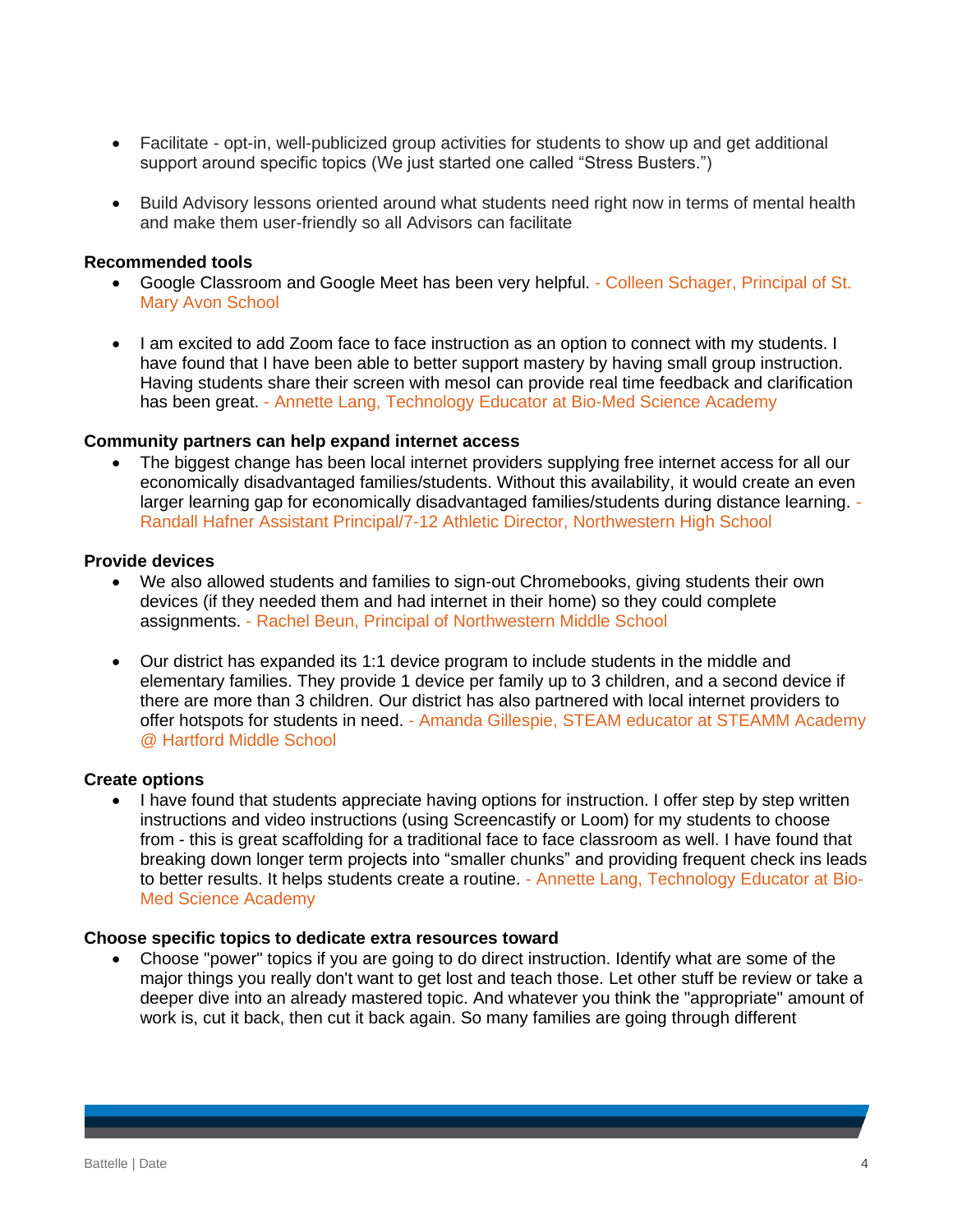scenarios, keep it concise and meaningful. - Amy Makruski, Principal of St. Joseph Parish **School** 

# **Prior use of distance learning days ease transition**

For some schools, the shift to virtual instruction has been markedly easier. In these schools, virtual days have already been implemented as part of the regular school calendar. At Global Impact STEM Academy, these virtual days serve as opportunities for teachers to complete additional professional development. Bio-Med Science Academy and Metro Early College Middle School and High School use virtual days in two ways. First, as part of a scheduled events. Second, in place of snow days.

Such experiences made it easier for these schools, and those like them, to make the shift to distance learning. Educators at Bio-Med and Metro had this to say:

• Thinking back to my first few Digital Days even before this pandemic, I remember the discomfort with not being able to see my students working or give them face-to-face directions for assignments. So, a big shift in mindset is to let go of the control of the students working and trust them to explore the content. Provide VERY detailed written instructions, maybe even with a video of yourself explaining the instructions. Also, be patient and understand that they still might not complete assignments in the exact way you hoped for. Overall, I think just communicating regularly to show the students and their families that you are available to support them in whatever way they need is a great way to get started. Some students have expressed in the past that they really enjoy Digital Days because they are able to work at their own pace. Some even wake up extra early to get all their assignments done before lunch and have the afternoon to themselves, so I try to set up assignments in a way that allows them to work through things on their own. Other students have reflected that they struggle with this level of independence and with staying focused, so I try to provide scaffolding in those assignments, optional support work, and frequent check-ins on a case-by-case basis. However, no matter how much you plan, support, and vary assignments, just like with face-to-face in-person / teaching, there will always be some parts that remain... frustrating, so it is important to go with the flow and adjust as necessary. Eventually you'll find a rhythm for you and your students. - Jana Mino, 10th grade Chemistry teacher at Bio-Med Science Academy

Reflections from several teachers at Metro Early College Middle School

- We've saved so much time! Transitioning to virtual classes took us a few days instead of a few weeks! And we were able to jump into meaningful instruction quickly!
- Preparing reduced stress on students and staff as they already know how to do virtual days!
- Staff had basics of how to do online teaching and how to transitions lessons to that platform. (We've still learned a lot though!)
- Systems were already in place regarding expectations for how/when/where to login and engage and for accountability for being present and engaged
- Students and families knew our expectations for regular virtual days, so it reduced dramatically the amount of communication we had to put out regarding this.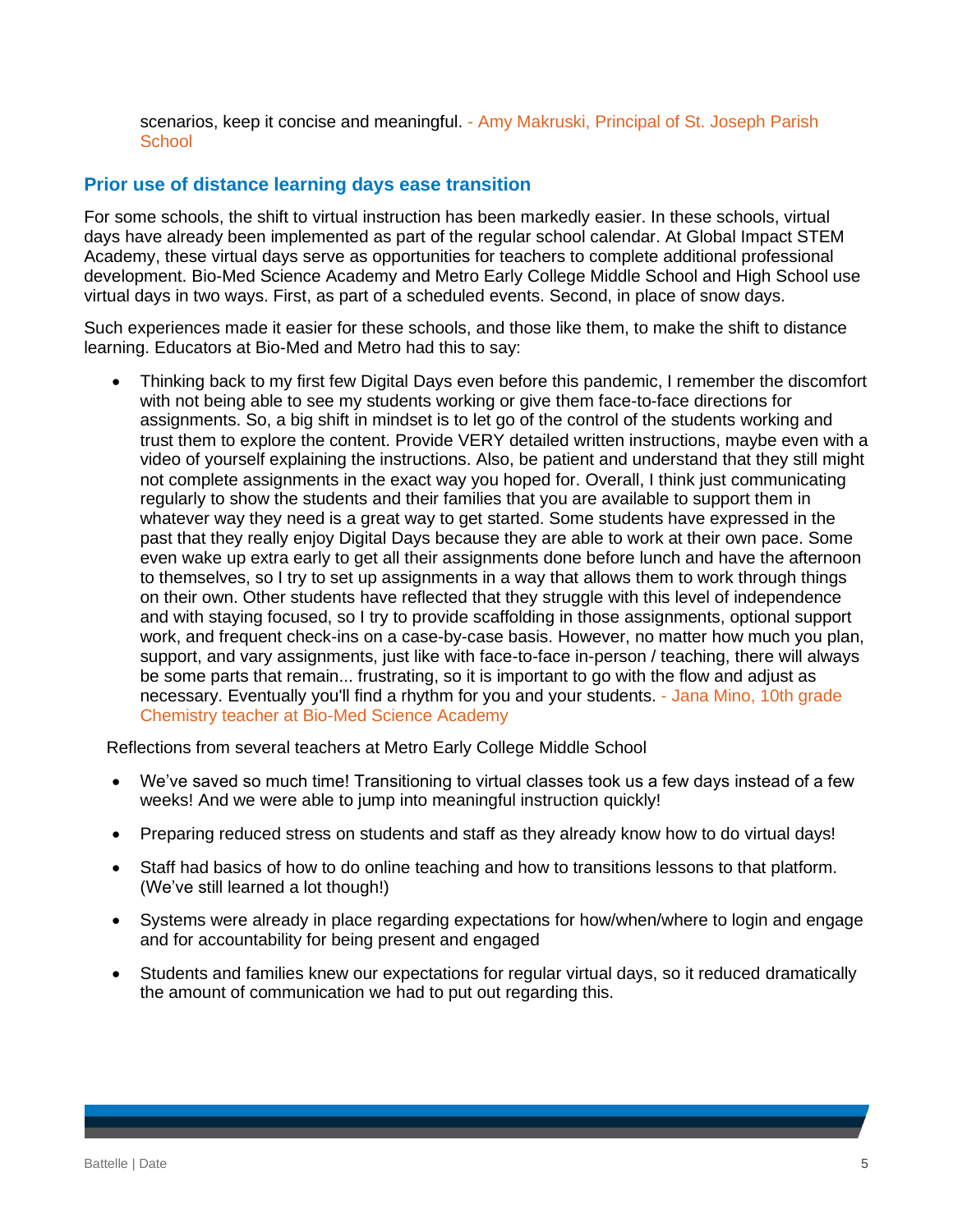- The routines and structures we had in place retained some sense of normalcy for the students. It allowed us to spend the first few days with them doing connection exercises and mental health check-ins, then move directly into content, as opposed to teaching procedures, tech systems/applications, etc. And we get to engage with the students in real-time - that's wonderful!!!
- Students know how to trouble-shoot tech issues and/communicate when there were tech issues and take responsibility for their learning.
- Families have reached out to us with gratitude for having systems in place that made this transition easy for them. Many of them have students in other districts and so have been experiencing the issues/difficulty the other districts have had to navigate.
- It's also positioned some of our staff to be experts or resources for friends/family members who are educators, etc., in other districts.

Some schools took an existing distance learning approach employed for some classes, and scaled it up school-wide:

- The fact that we used Zoom prior to the current crisis helped facilitate its use for high quality virtual lessons and instruction. Most of our classes already connected via distance learning and online conferencing to experts in STEM career fields and learners in other states/countries to collaborate on projects and give each other feedback. 9th Grade has participated in distance learning "virtual Spanish classes" via zoom 2-4 days per week for the year. Our Spanish teacher stepped up to help facilitating support for our other teachers who were not using it on a regular basis. - Melissa Durkin, Principal of Ranger High-Tech Academy
- We were well equipped for this situation due to the amount of blended learning that teachers were already building. We built a single site for parents to be able to reach all the vital resources their children would need. - Toby Fischer, Principal of STEM Middle at Baldwin Road (Reynoldsburg)
- Students in grades 1-5 are utilizing Google Classroom and MobyMax to access and turn in assignments. Teachers are either video recording instructional lessons for students to access or implementing live lessons through Google Meets, Zoom or some other online platform. Teachers in the Kindergarten classroom are being trained as we speak and will be ready to launch "Sea Saw" which is like Google Classroom by geared for the PK/K students. By having things in place prior to school closing, we were ready to launch a distance learning curriculum within a days' time. Even though we did experience some challenges, our staff and students are making this the best possible experience. - Joey Brigthbill, Principal of Northwestern Elementary **School**
- I think that having a solid digital communication structure and procedure in place during "normal" class time really helped. I run a paperless classroom anyways so transferring everything to Google Classroom was not a huge task. I teach all seniors and they all have my cell and text me frequently so that, as a communication procedure, also really helped. - Katie Metcalf, Learning Coach at Akron STEM High School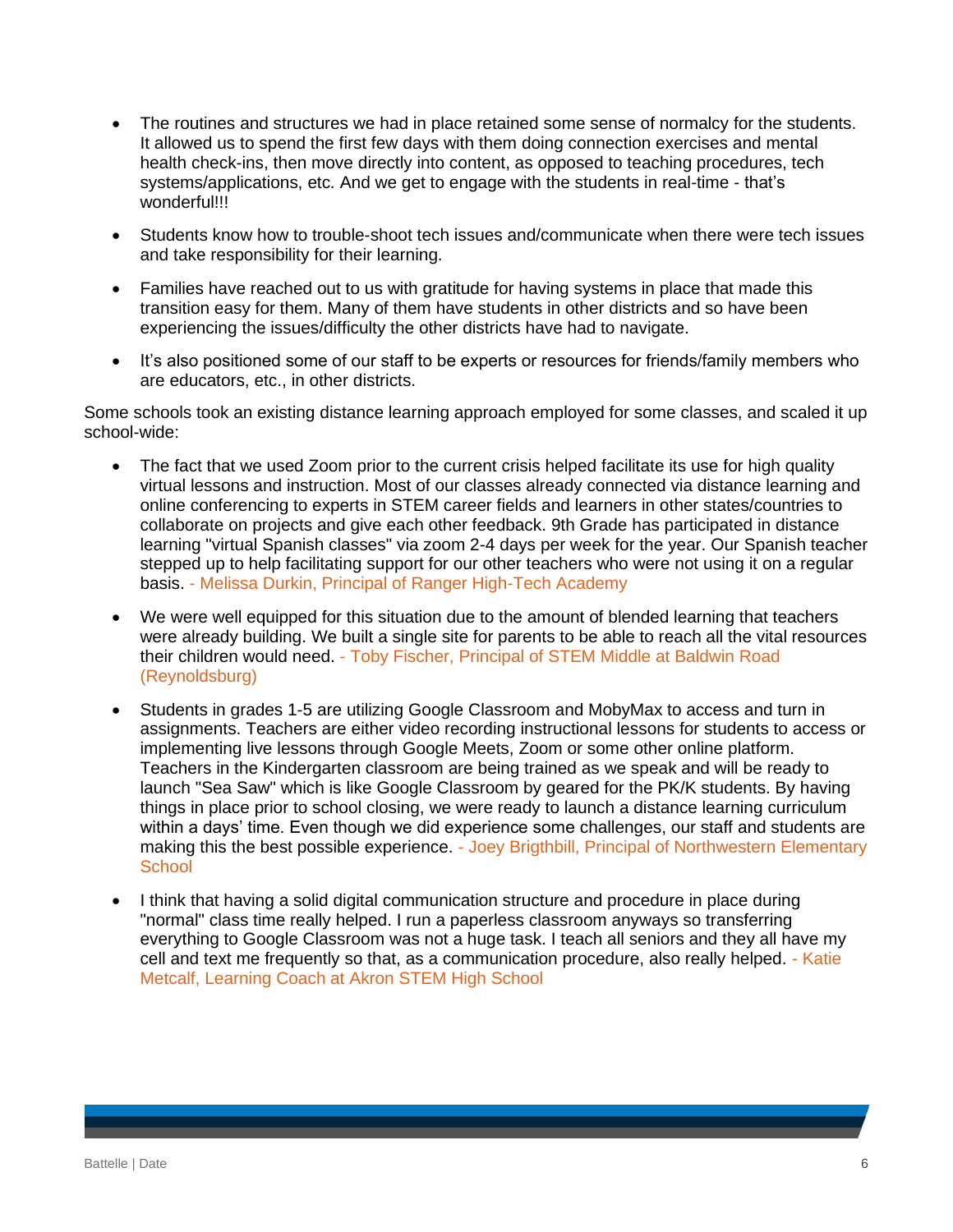Even schools implementing distance learning for the first time can make the shift:

- Being a Google School and having our students trained on how to use the Google tools has been extremely helpful. - Amy Makruski, Principal of St. Joseph Parish School
- I am very blessed with and innovative staff the is highly collaborative. We shut down 2 days prior to the mandated shutdown for teachers to work together and develop a plan to move learning remotely. It only took 4 days to get up and learning again! - Dr. Jennifer Theis, Principal of Bigelow Hill Intermediate
- Our District was aggressive in developing a plan to coordinate online learning across the 10 buildings in our community. We already had one-to-one in place, and they have created common expectations that allow parents to minimize the number of platforms they need to know to support students at home. 100% of my teachers have Google Classrooms and everyone has been using Meet for online office hours or to hold meetings with either colleagues or parents. - Patrick McNichols, Principal of Gearity Professional Development Elementary School

# **Acknowledgements**

This report was made possible by the following administrators who shared insights from their schools:

- Akron Public School, STEM High School: Katie Metcalf, Learning Coach
- Bigelow Hill Intermediate: Dr. Jennifer Theis, Principal
- Bio-Med Science Academy STEM School: Stephanie Lammlein, Chief Academic Officer
- Chillicothe Primary School: Dana Letts, STEM Specialist
- Gearity Professional Development School: Patrick Mc Nichols, Principal
- John Marshall School of Information Technology: Chelsey Kohn, Principal
- Metro Early College Middle School: Krista Miller, Middle School Principal
- National Inventors Hall of Fame School...Center for Science, Technology, Engineering, and Mathematics Learning (NIHF STEM Middle School): Amanda Morgan, Instructional Leader
- Northwestern Elementary School: Joey Brightbill, Principal
- Northwestern High School: Randall Hafner, Assistant Principal/7-12 Athletic Director
- Northwestern Middle School- Wayne County: Rachel Beun, Principal
- Ranger High-Tech Academy: Melissa Durkin, Principal
- St. Joseph Parish School: Amy Makruski, Principal
- St. Mary Avon: Colleen Schager, Principal
- St. Sebastian School: Anthony Rohr, Principal
- St. Vincent de Paul Parish School: Diane Salamon, Principal
- STEAMM Academy @ Hartford Middle School: Amanda Gillespie, STEAM educator
- STEM Middle at Baldwin Road: Toby Fischer, Principal

# **Supplements from Bio-Med and Metro**

Two schools in our survey passed these questions on to a range of teachers and staff. While some of these answers are contained in the report above, we felt they were valuable enough to share in their entirety.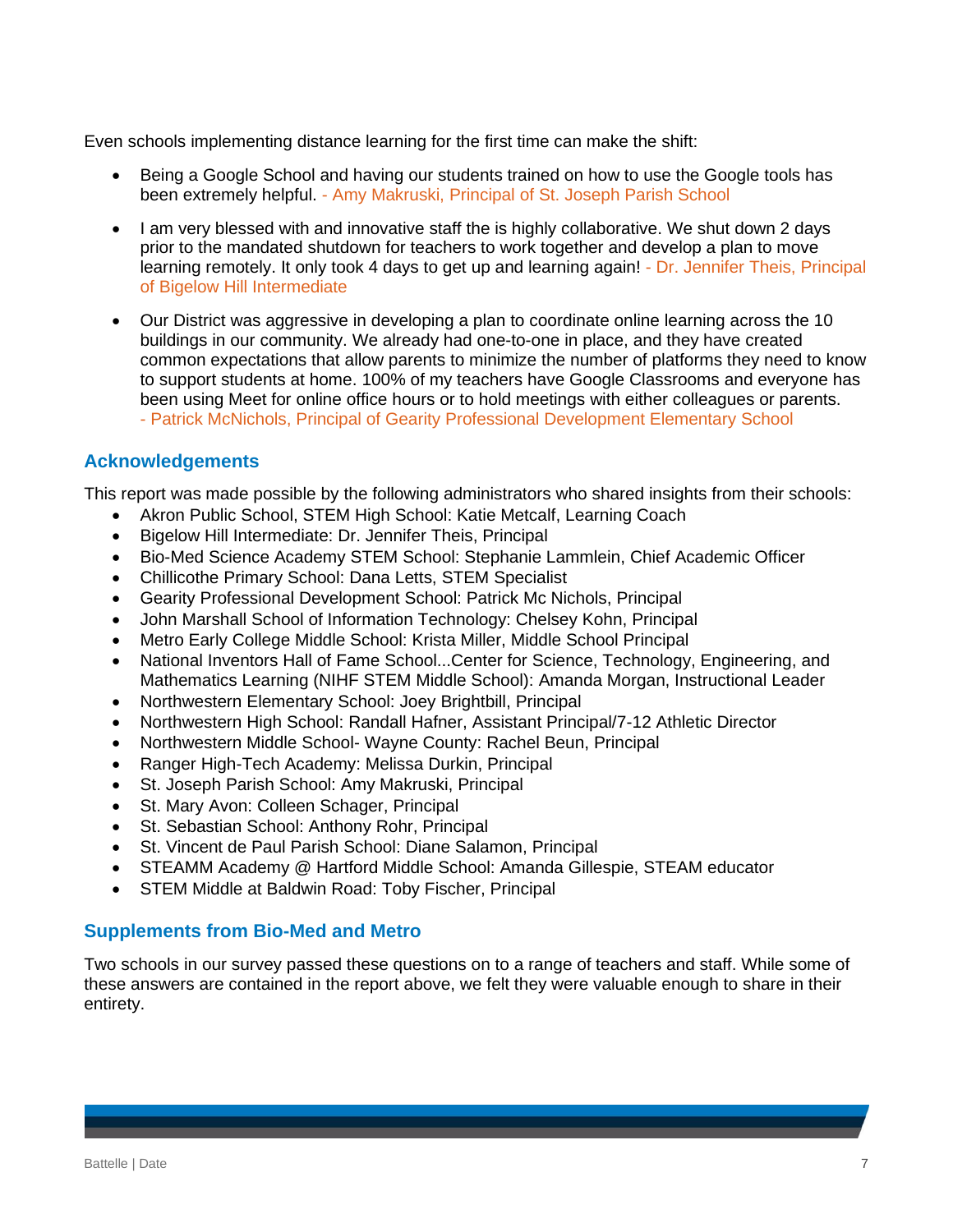

# **Could you write to us about how that experience with virtual days has helped you be successful during the current statewide COVID-19 school closure?**

Lauren Lammlein – 5th grade teacher

Bio-Med Science Academy's Digital Days have helped me as an educator as well as our students be successful during the current statewide COVID-19 school closure. I have learned what has been successful and not successful for my students. For example, I have worked with different platforms to ensure what works best for my students, I have tweaked the length and time students spend online, as well as providing the additional supports students need. These supports could be online meetings, phone calls, emails, or screencasts explaining the assignments. I am by no means an expert at virtual teaching, but preparing for our Digital Days has given me somewhat of an upper hand for our current statewide school closure.

Through our Digital Days, students have learned the tools necessary to work in an online learning environment. We have essentially worked with students for the entire year fostering these skills, which has provided them leverage in our current situation. Although we are still working out the kinks, I truly believe our students are prepared for the coming weeks on virtual learning.

# Annettte Lang – Technology Educator

Having digital days has given experience to even our youngest learners (4th grade) on how to use a Learning Management System (Canvas) to navigate instruction. They are confident in creating digital artifacts using a variety of tools from as simple as submitting a photo of homework to creating presentations.

As we prepare for a long term virtual learning environment, I'm thankful for my experience in creating online video lessons and having a wide range of online teaching tools that I have experience with for example Code.org and Scratch. Here is a collection of tools that we have curated for our staff.

# Julie Hunter – 6th grade Science

I believe our digital days mixed throughout the year helped prepare not only the staff, but students for the transition to all distance learning. Students already understand where to access information for each class and how to turn in work. As a teacher, it gave me a sense of the pace needed to help students to be successful in a digital learning environment and it helped me to give them timely feedback and walk them through assignments as needed via email or assignment feedback.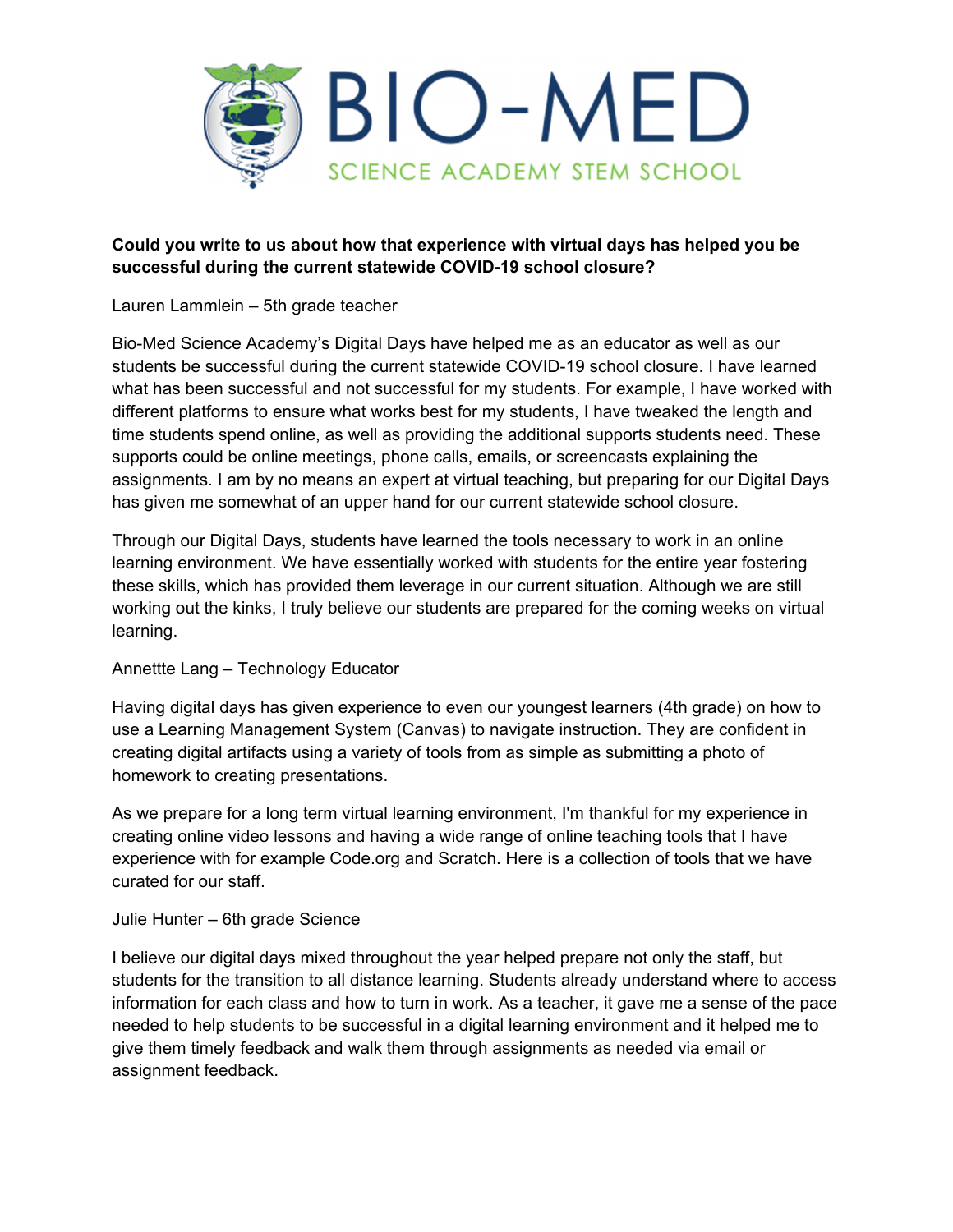

Jana Mino – 10th grade Chemistry

It definitely helps that the students know what is expected of them on Digital Days having practiced them periodically throughout the year. Also, we have gotten the opportunity to try many different activities on Digital Days and have our own ideas of what works and doesn't work well for us and our kids. All of this allows us to maintain some of the personal touches to our curriculum and authenticity we strive for, even remotely. One major thing that has helped me personally is our integration teams; having a cross-curricular partner has allowed us to combine our Digital Day work to ease the workload on the students, collaborate remotely to share the workload on us teachers, and continue to emphasize the importance of interdisciplinary learning, even remotely. For example, for a few of our Digital Days at the start of the COVID19 pandemic, we had the students read and reflect on chapters of a novel (The Disappearing Spoon by Sam Kean), which is a book that integrates chemistry, history, and brings the periodic table of the elements to life. This allowed students to have just one assignment for both Chemistry and Language Arts credit, and allowed them to explore the connections between chemical elements and real-life scenarios in an authentic way. For our digital learning plan for the remainder of the year, my integration partner and I have had zoom meetings and worked together to plan an interdisciplinary unit the students can work on to count towards both of our classes' attendance and grades.

Lindsey McLaughlin – COO High School

I think that already having exposure to planned virtual days (and some unplanned due to inclement weather) have uniquely positioned our staff and students to navigate this new terrain. By completing schoolwork virtually on a somewhat regular basis we have established procedures and norms that our students, families, and staff have all come accustomed to. While we've adjusted these to help support all in long-term virtual learning, I think that we're better positioned to sustain this for hte long-term.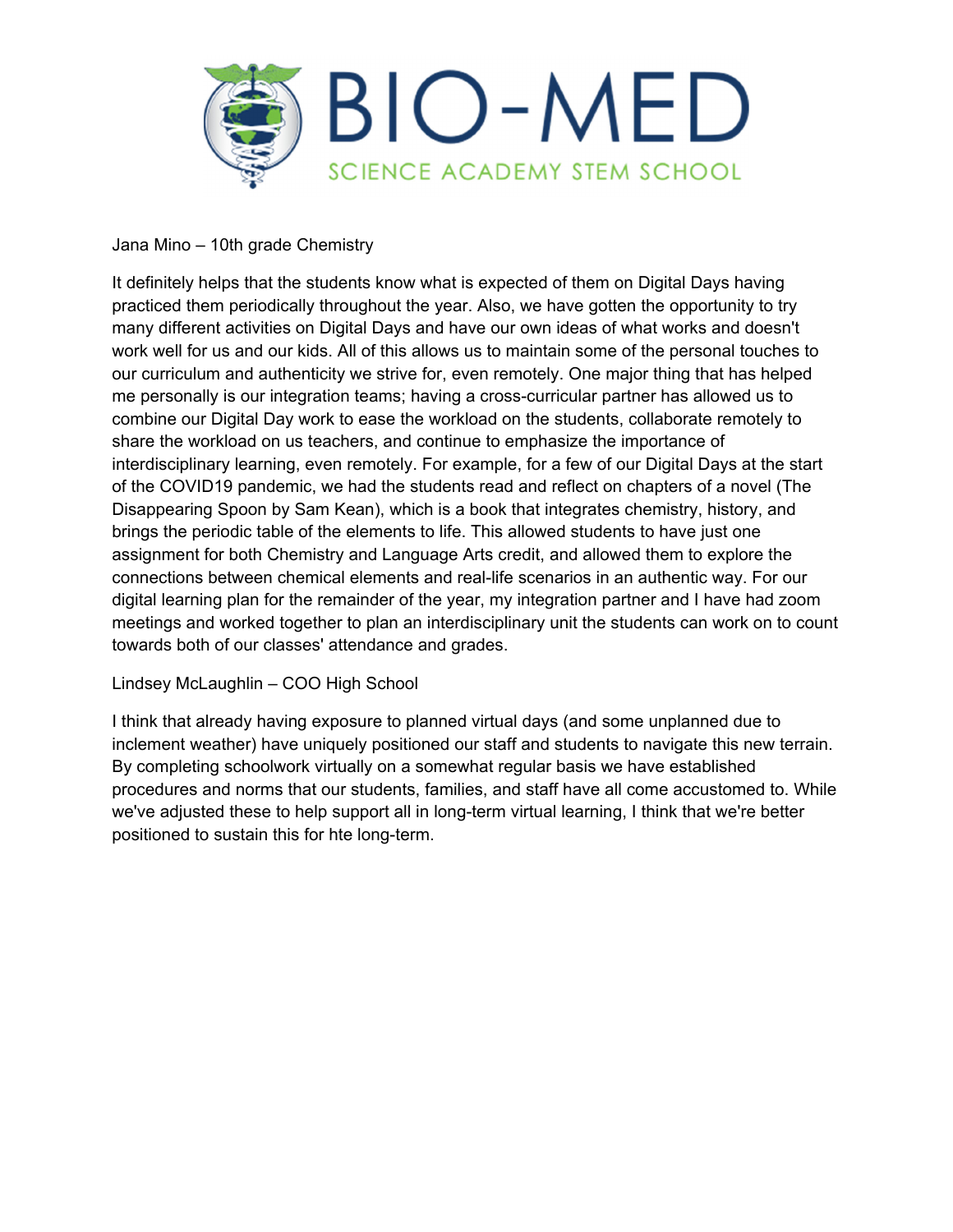

**What messages or tips would you give to other schools, principals and teachers, as they employ distance learning?** 

Lauren Lammlein – 5th grade teacher

# 1. Be flexible

Your lessons may not go according to plan. Technology may get goofy, but also be flexible. You do not have as much control over your lessons as you do in the classroom and that is ok!

Be flexible and patient with your students. They miss being in the classroom as much and maybe even more than you do.

# 2. Be creative

Do not be afraid to try something new and be creative with your approach. Students are craving hands-on learning during this time. They do not want to just do worksheet after worksheet. Don't be afraid to step outside of your comfort zone while making your lessons. Try something new that you have never done before.

3. Rely on each other

We, as educators, need each other in this strange new normal we are in. Reach out to your colleagues or fellow educators! Get on Twitter and learn new methods of teaching. Work with each other. We can do this together. #BetterTogether

Annettte Lang – Technology Educator

Tips:

I have found that students appreciate having options for instruction. I offer step by step written instructions and video instructions (using screencastify or Loom) for my students to choose from - this is great scaffolding for a traditional face to face classroom as well. I have found that breaking down longer term projects into "smaller chunks" and providing frequent check ins leads to better results. It helps students create a routine.

I am excited to add Zoom face to face instruction as an option to connect with my students. I have found that I have been able to better support mastery by having small group instruction. Having students share their screen with me and I can provide real time feedback and clarification.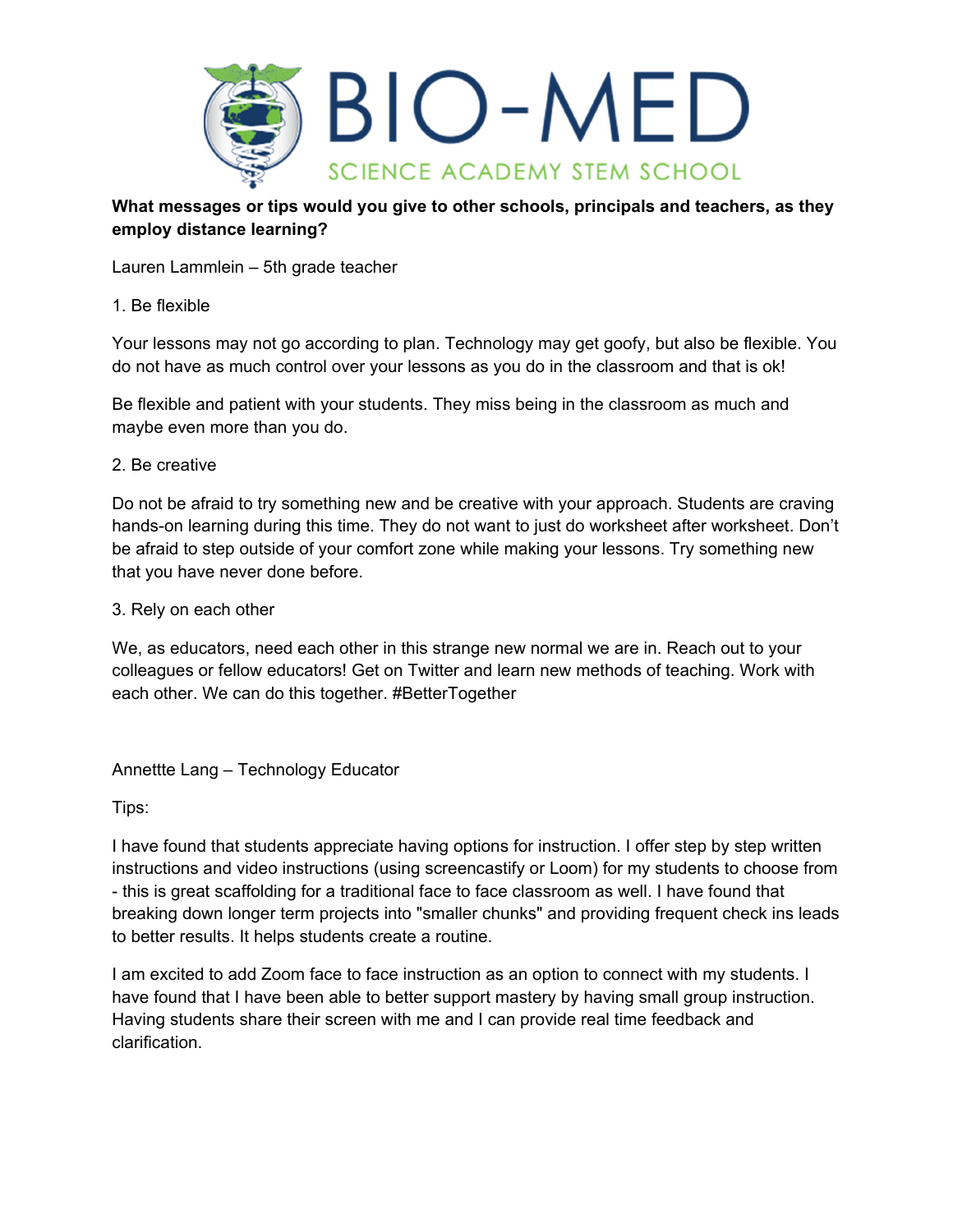

Julie Hunter – 6th grade Science

I found it very helpful to have a set schedule for the staff and students to keep some consistency and normalcy for all parties involved during the transition to all distance learning. I also like that our staff will have virtual office hours to be available to help students. I would say to not over plan, as it does take the students longer to complete work, compared to working with them in person, in the classroom. You need to keep in mind that some of the students may be working by themselves and may not have a lot of support, or may be stressed given the situation. Encourage them to have balance, including spending time with family, exercise, and time outside.

# Jana Mino – 10th grade Chemistry

Thinking back to my first few Digital Days even before this pandemic, I remember the discomfort with not being able to see my students working or give them face-to-face directions for assignments. So, partly, a big shift in mindset is to let go of the control of the students working and to trust them to explore the content (and provide VERY detailed written instructions - maybe even with a video of yourself explaining the instructions), and also be patient and understand that they still might not complete assignments in the exact way you hoped for. But, overall, I think just communicating regularly to show the students and their families that you are available to support them in whatever way they need is a great way to get started. Some students have expressed in the past that they really enjoy Digital Days because they are able to work at their own pace - some even wake up extra early to get all their assignments done before lunch and have the afternoon to themselves, so I try to set up assignments in a way that allows them to work through things on their own for this freedom. Other students have reflected that they struggle with this level of independence and with staying focused, so I try to provide scaffolding in those assignments, optional support work, and frequent check-ins on a case-by-case basis. However, no matter how much you plan, support, and vary assignments, just like with face-toface in-person / teaching, there will always be some parts that remain... frustrating, so it is important to go with the flow and adjust as necessary. Eventually you'll find a rhythm for you and your students.

Lindsey McLaughlin – COO High School

Setting expectations, procedures, and norms for your students is going to be the most important. Transparent and consistency are important as well. Your parents must understand what their student is to do each day and how it is supposed to be turned in. If they don't understand the process, they will not be able to help. Clear and consistent communication is important as well. If you're not ready to "publish" your plan, don't do it. Wait until it's ready and then communicate it to everyone at once.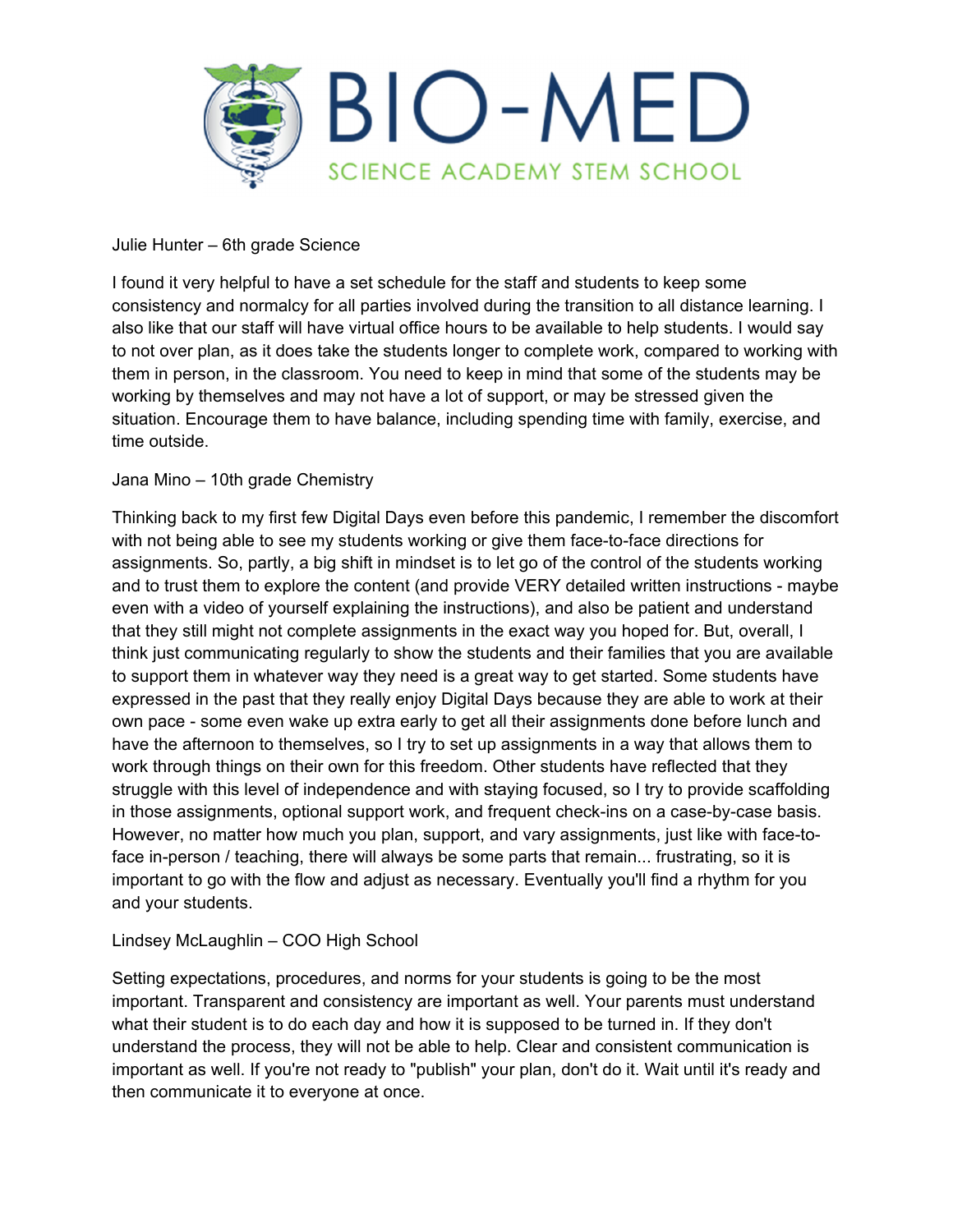

# **1. What's your school's normal use of virtual days:**

- During the regular school year, we use virtual days 1 2 times a month as opportunities for a modified schedule. Students stay home, log in to Adobe Connect and follow their class schedule, learning online within their teacher's virtual classroom. The time is shorted to 45-minute windows with school ending at 12:05 PM. In the afternoons, the staff then participate in extended professional development time.
- We also use it when a calamity day is called instead of "snow days" we now have "virtual days."
- When Mrs. Pace made the decision to go virtual, we had systems in place to make the transition fairly smooth. Here's our working schedule during the COVID-19 Lockdown:

| <b>Monday</b>             | Tuesday, Wednesday, Thursday                                                                                                                                                     | <b>Friday</b>                            |
|---------------------------|----------------------------------------------------------------------------------------------------------------------------------------------------------------------------------|------------------------------------------|
| <b>No Virtual Classes</b> | <b>Regular Virtual Day Schedule:</b><br><b>Morning Announcements: 7:50 -</b><br>8:00AM<br>(Link to be emailed to directly to                                                     | <b>Office Hours:</b><br>$8:30 - 9:30$ AM |
| <b>Teacher Planning</b>   | students)                                                                                                                                                                        | <b>Advisory:</b><br>$9:30 - 10:30$ AM    |
|                           | - 1st Period: 8:00 am - 8:45 am<br>- 2nd Period: 8:50 am - 9:35 am<br>- 3rd Period: 9:40 am - 10:25 am<br>- 5th Period: 10:30 am - 11:15 am<br>- 6th Period: 11:20 am - 12:05 pm | <b>Office Hours:</b><br>10:30 - 11:30 AM |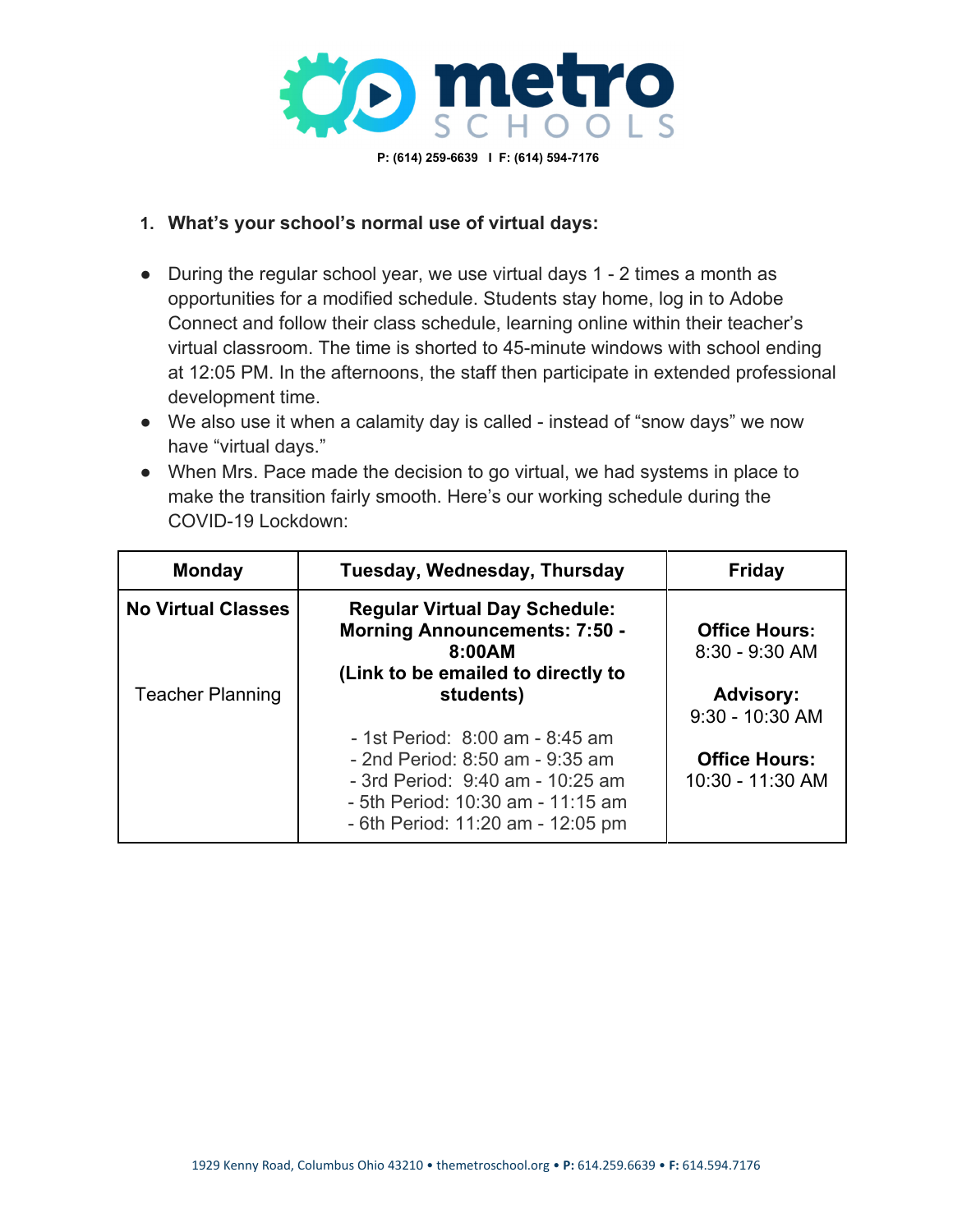

- **2. Could you write to us about how that experience with virtual days has helped you be successful during the current statewide COVID-19 school closure?**
- We've saved so much time! Transitioning to virtual classes took us a few days instead of a few weeks! And we were able to jump into meaningful instruction fairly quickly!
- Reduced stress on students/staff teachers and students know how to do virtual days!
	- Staff had basics of how to do online teaching and how to transitions lessons to that platform. (We've still learned a lot though!)
- Systems were already in place regarding expectations for how/when/where to login and engage and for accountability for being present and engaged
- Students and families knew our expectations for regular virtual days, so it reduced dramatically the amount of communication we had to put out regarding this.
- The routines and structures we had in place retained some sense of normalcy for the students. It allowed us to spend the first few days with them doing connection exercises and mental health check-ins, then move directly into content, as opposed to teaching procedures, tech systems/applications, etc. And we get to engage with the students in real-time - that's wonderful!!!
- Students know how to trouble-shoot tech issues and/communicate when there were tech issues and take responsibility for their learning.
- Families have reached out to us with gratitude for having systems in place that made this transition easy for them. Many of them have students in other districts and so have been experiencing the issues/difficulty the other districts have had to navigate.
- It's also positioned some of our staff to be experts or resources for friends/family members who are educators, etc., in other districts.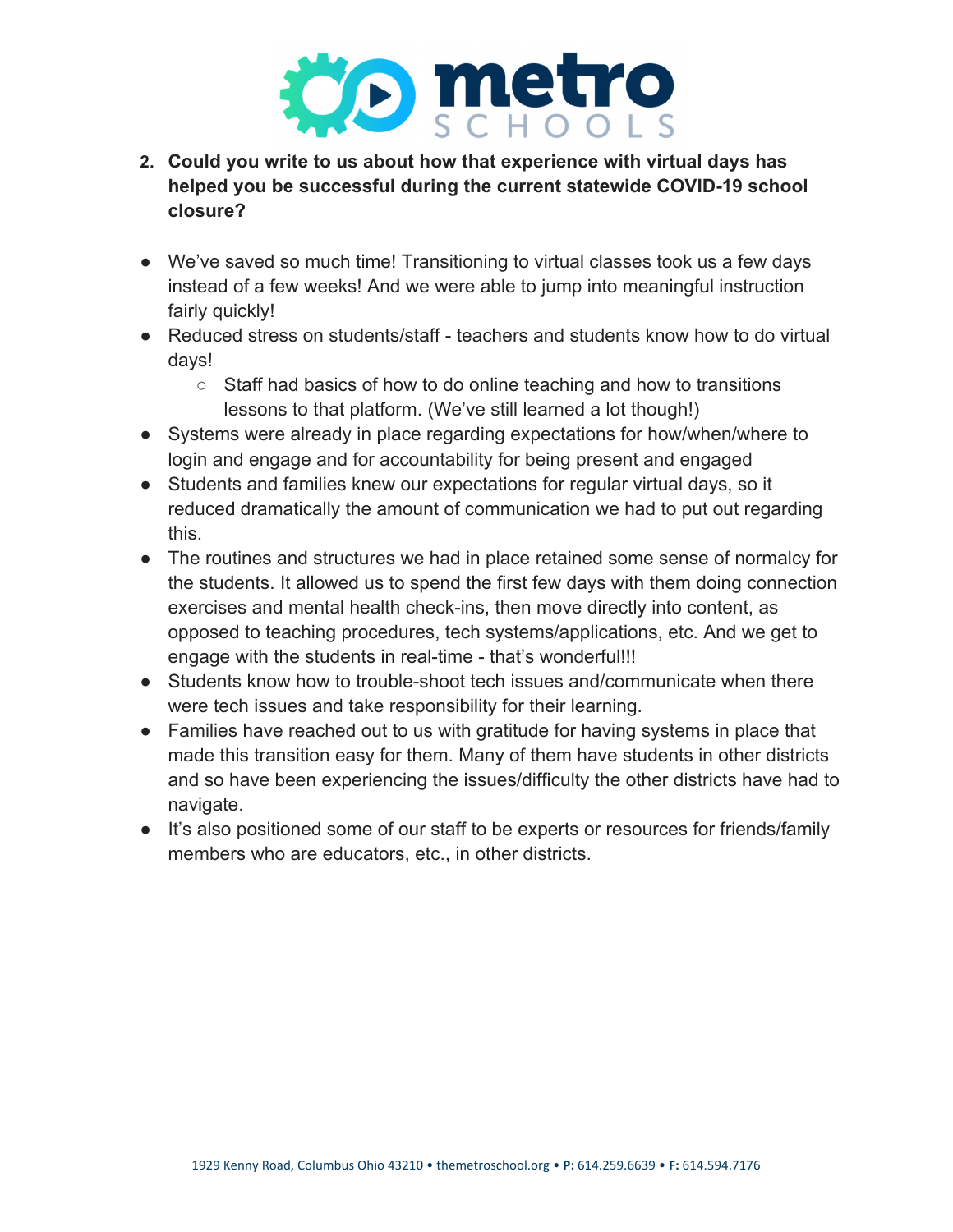

# 3. **What messages or tips would you give to other schools, principals and teachers, as they employ distance learning?**

- Begin by caring and connecting! Work to maintain your community even if it's virtual.
	- As an admin, model in your virtual staff meetings as much as you can skills, tips, tricks, topics, ways you want to staff to connect with students, etc.
		- I cannot count the number of times I do something with my staff that they use with their students.
	- The first day back, we asked teachers to do wellness checks and connect and care before jumping directly into content.
	- We have a dedicated hour for Advisory on Fridays but the lessons are created and provided for teachers by the counselor and admin.
	- We recorded and sent out morning announcements daily before we began holding them in real-time before school on T, W, R. We still send out a recording of them later in the day.
	- Embed counseling into the practice (see bullet below).
- Keep routines similar to your physical classroom
	- Keep lessons simple but engaging and interactive
		- Bellwork, direct instruction/activity, exit ticket
	- Embed more complexity and adventurousness over time
	- Find ways to connect with individual students during/outside class and have them connect with each other
		- Use chat-box discussions, breakout rooms, small groups for projects/labs
- Build systems to hold students accountable for being present to class & engaging in class
	- Have consistency from staff about how links are posted, when updates are posted, schedule, etc.
	- Have an attendance system we have 2 3 people who call/email in realtime when students aren't online to get students into class (Families are appreciative - although typically annoyed with their students.)
	- $\circ$  Teach students & staff how to trouble-shoot and how to seek out tech support when necessary.
- Be conscious of the amount of work you're giving too much work is disenfranchising to students and they shut down!
- Now is not the time to teach/embed lots of new apps/tech practice one system and get good at it before embedding something else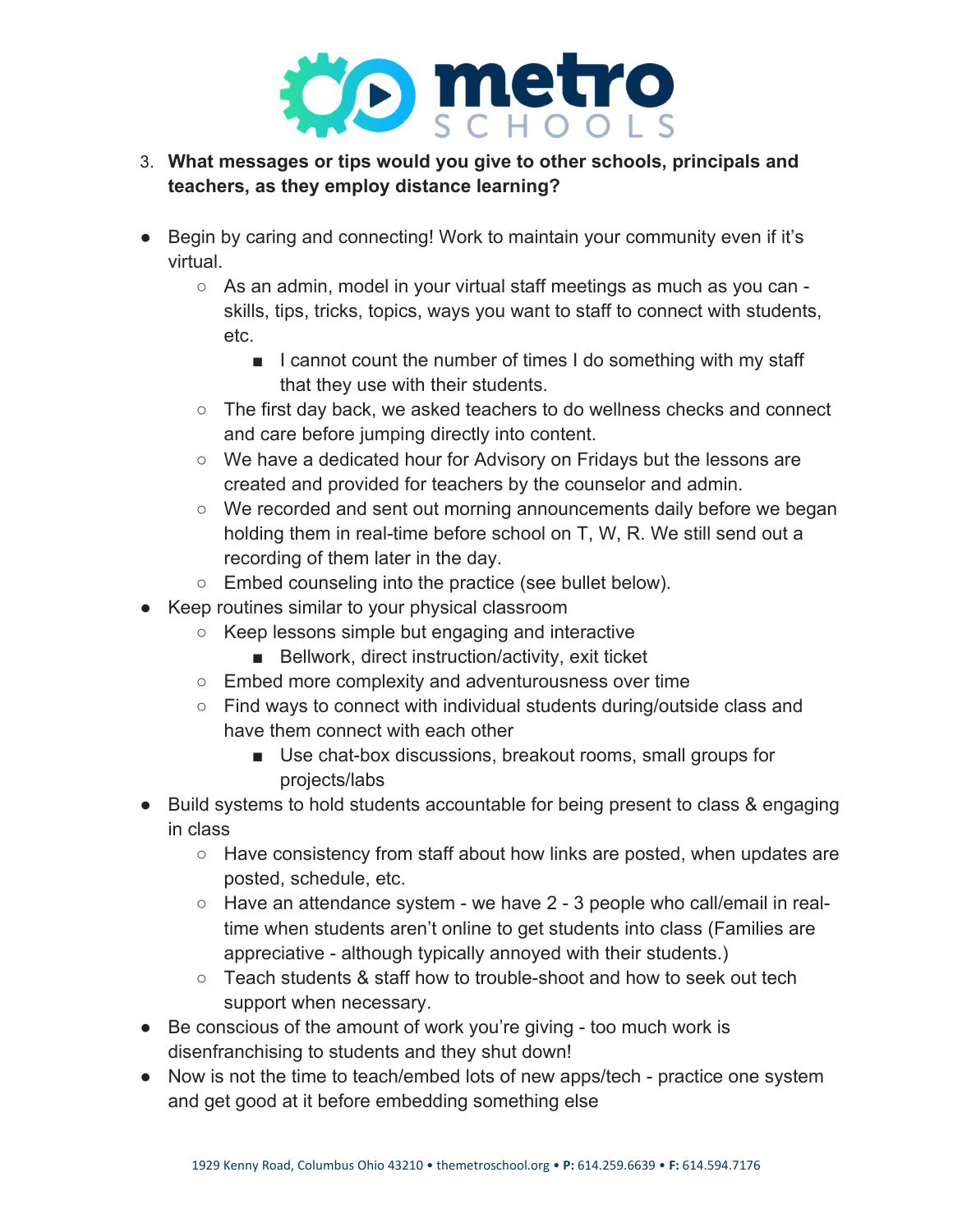

- Make sure directions for new systems are direct and simple
- Be patient & transparent expect tech issues and be patient & flexible when they happen
- Maintain high expectations for students you may be amazed at what they can do virtually!
- Communicate, communicate, communicate kids/families have questions, so communicate in various formats - emails, calls, virtual meetings, ppts., etc.
	- Reassure families that while the format is new the goal of student success has not changed!
- Work hard to include/retain student voice.
- Provide office hours times for additional support
- Find ways to provide ongoing social-emotional support to the students & staff & work to maintain community -
	- Mindfulness & trauma-informed care practices we use Conscious Discipline in the middle school to support staff & student well-being
		- Morning announcements include breathing & wishing well
		- Many classes start with commitments, wish well, breathing, etc.
	- Counseling find ways to ensure students who need support during this time have access to it!
		- Have a sign-up form so the counselor can meet virtually, individually with students who request support.
		- Reach out independently to students who are already on your radar (who you would have met with when in the building or ones who are high-anxiety, have rough home lives, struggle with change, etc.)
		- Facilitate groups opt-in, well-publicized groups for students to show up and get additional support around specific topics (We just started one called "Stress Busters.")
		- Build Advisory lessons oriented around what students need right now in terms of mental health and make them user-friendly so all Advisors can facilitate
	- Maintaining Community find ways to keep a sense of community, even if virtually
		- Have Advisory weekly
		- Do a virtual spirit week
		- Engage in the silly internet challenges that exist
		- Provide opportunities for them to give back in the context of the quarantines
		- Share their pics in morning announcements!